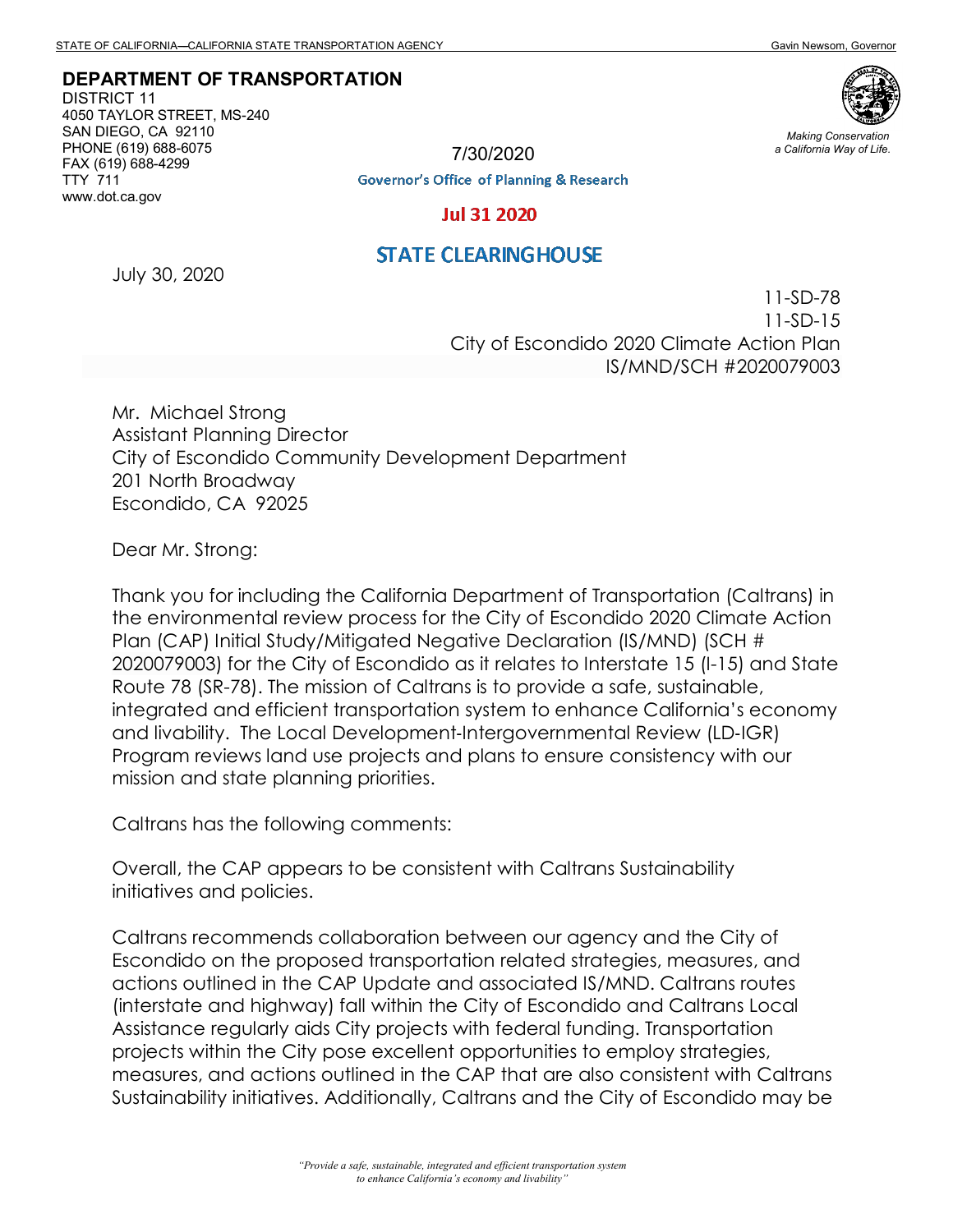Mr. Michael Strong July 30, 2020 Page 2

able to collaborate on a local and regional level regarding emergency preparedness and evacuation routes (extreme weather and wildfires).

Caltrans D11 Vulnerability Assessment Summary and Technical Report [\(https://transplanning.onramp.dot.ca.gov/climate-change-vulnerability](https://transplanning.onramp.dot.ca.gov/climate-change-vulnerability-assessments-0)[assessments-0\)](https://transplanning.onramp.dot.ca.gov/climate-change-vulnerability-assessments-0) are available for the City to utilize in their CAP implementation.

Caltrans recommends considering the addition of teleworking discussions regarding vehicle miles traveled (VMT).

Consider Including effects of COVID-19, with respect to the dates proposed in the measures. Are the dates still attainable?

In Section 5.3 of the Plan, many of the strategies place additional requirements and costs on development, including residential developments. Consider addressing the impacts on housing affordability, inclusive of the City's economically vulnerable populations.

## **Multi-Modal Transportation / Complete Streets**

Caltrans supports strategies and measures described in the City of Escondido CAP. Caltrans recognizes there is a strong link between building an efficient multi-modal transportation system that helps reduce greenhouse gas emissions and improving climate change resiliency. Caltrans supports collaboration with local agencies to work towards a safe, sustainable, interconnected, multi-modal transportation system integrated through efficient land use patterns that affect both local vehicle miles traveled and the number of trips.

Caltrans has ongoing efforts to expand its Zero Emission Vehicle fleet and install Electric Vehicle Charging stations. Early coordination for these types of efforts is encouraged when considering improvements that may encroach Caltrans Right of Way (R/W). Caltrans commends the City's strategy to reduce GHG through the installation of electric vehicle charging infrastructure at the City's Park and Ride facilities. Caltrans encourages the City to take advantage of infrastructure funding opportunities as they become available.

Caltrans is in the process of developing its first District Active Transportation Plan. The Caltrans Active Transportation (CAT) Plan will refer to available planning documents such as local active transportation plans or safe routes to school